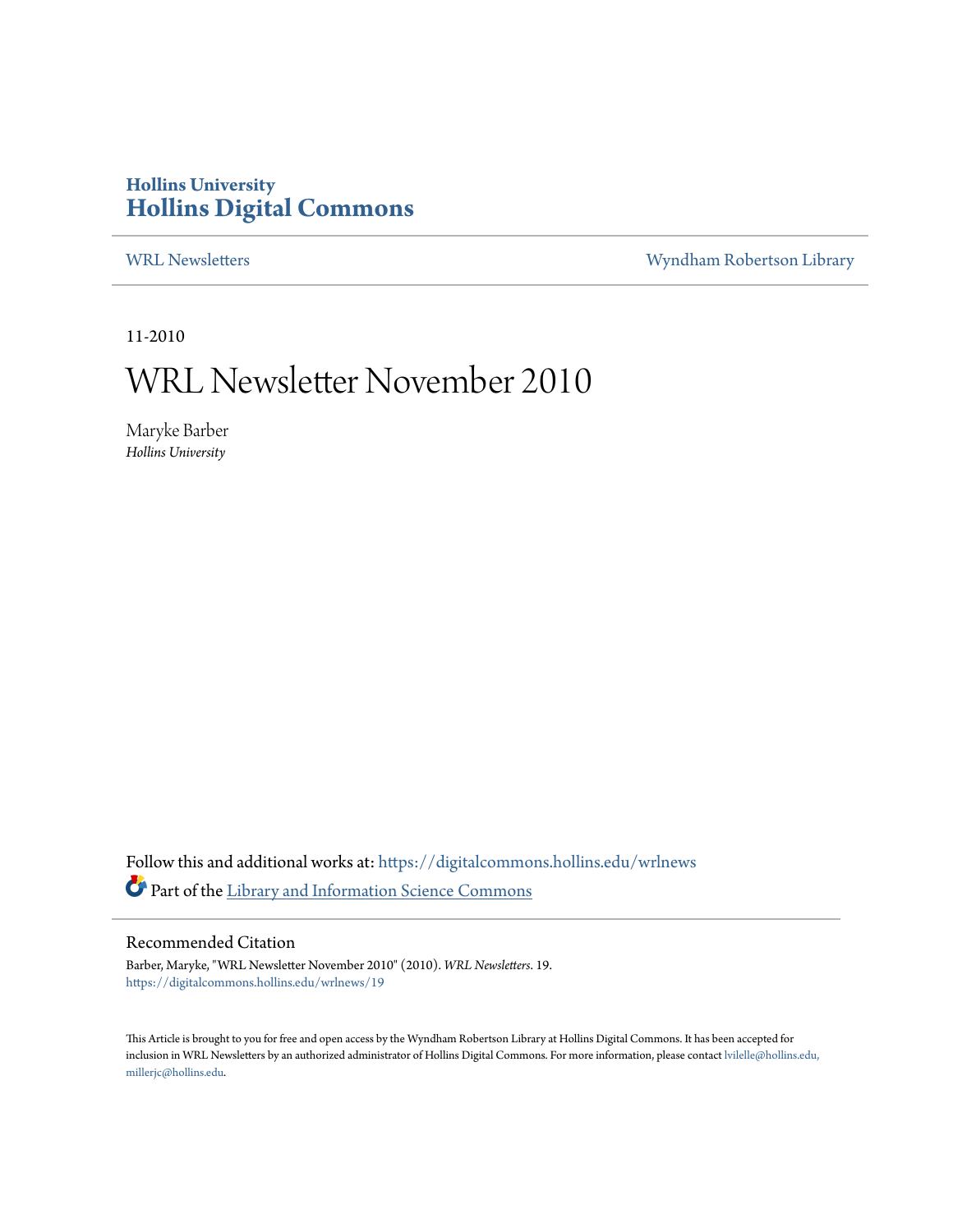N O V E M B E R 2 0 1 0

# W Y N D H A M R O B E R T S O N L I B R A R Y N E W S

### WWW.HOLLINS.EDU/LIBRARY

## **ILL EVEN EASIER**

The next time you're using an EBSCO or CSA database, you'll find that placing inter-library loan requests is even easier with the new ILLiad auto-request service.

If the article you need isn't full-text, click on the "Hollins Journalfinder" link. This will check whether the journal might be available in one of our other databases, such as JSTOR. You'll get one of two results:

A: Title match found: Click on the "Online Access" icon and check the date of your article against the available dates. If it matches, click through for access.

No date match? If your article is from a year for which

| irnal Liflo              | source                      |          |            |
|--------------------------|-----------------------------|----------|------------|
| <b>Music and Letters</b> | Project Muse - Premium      | 4/1/2004 |            |
| <b>Music and Letters</b> | JSTOR - Arts and Sciences 3 | 1/1/1920 | 11/30/2001 |

there isn't full-text, use your back button to return to the icon menu and click on the "ILL" envelope. Sign into your ILLiad account, and the form for requesting your article is already filled out — just click submit and you're done!



B: Hollins does not subscribe: Click on the link to "Request this article through inter-library loan." Sign into your ILLiad account, and the form for request is already filled out! View a demo: http://tinyurl.com/26yovab



#### ELIZABETH STROUT READING

Bestselling author Elizabeth Strout will read from her work on Thursday, Dec. 2, at 8 p.m. in the Wetherill Visual Arts Center Auditorium. A reception will follow.

There will also be a Craft Q&A Friday, Dec. 3, from 11 a.m.— 12 noon in the Hollins Room of the Wyndham Robertson Library.

Elizabeth Strout spent nearly seven years writing her first novel while juggling family obligations and her teaching career. The result, *Amy and* 



*Isabelle*, was published in 1998 to wide acclaim and went on to become a *New York Times* bestseller.

*See continuation on pg. 2 for rest of "Strout Reading"*

## **MEET CHERYL SPENCE**



If you've ever spent a late night at the library, you've probably come across Cheryl at the reference desk. Cheryl began working as a reference assistant in the library in September. She graduated from the University of North Texas in 2001

with an M.S. degree in library science. She has been working in public libraries for 15 years. Her first experience working in a library was in 1992 as a student worker in college, and she has been in libraries ever since.

Q: What is the most interesting question you've been asked at the reference desk? (*See continuation on pg. 2 )*